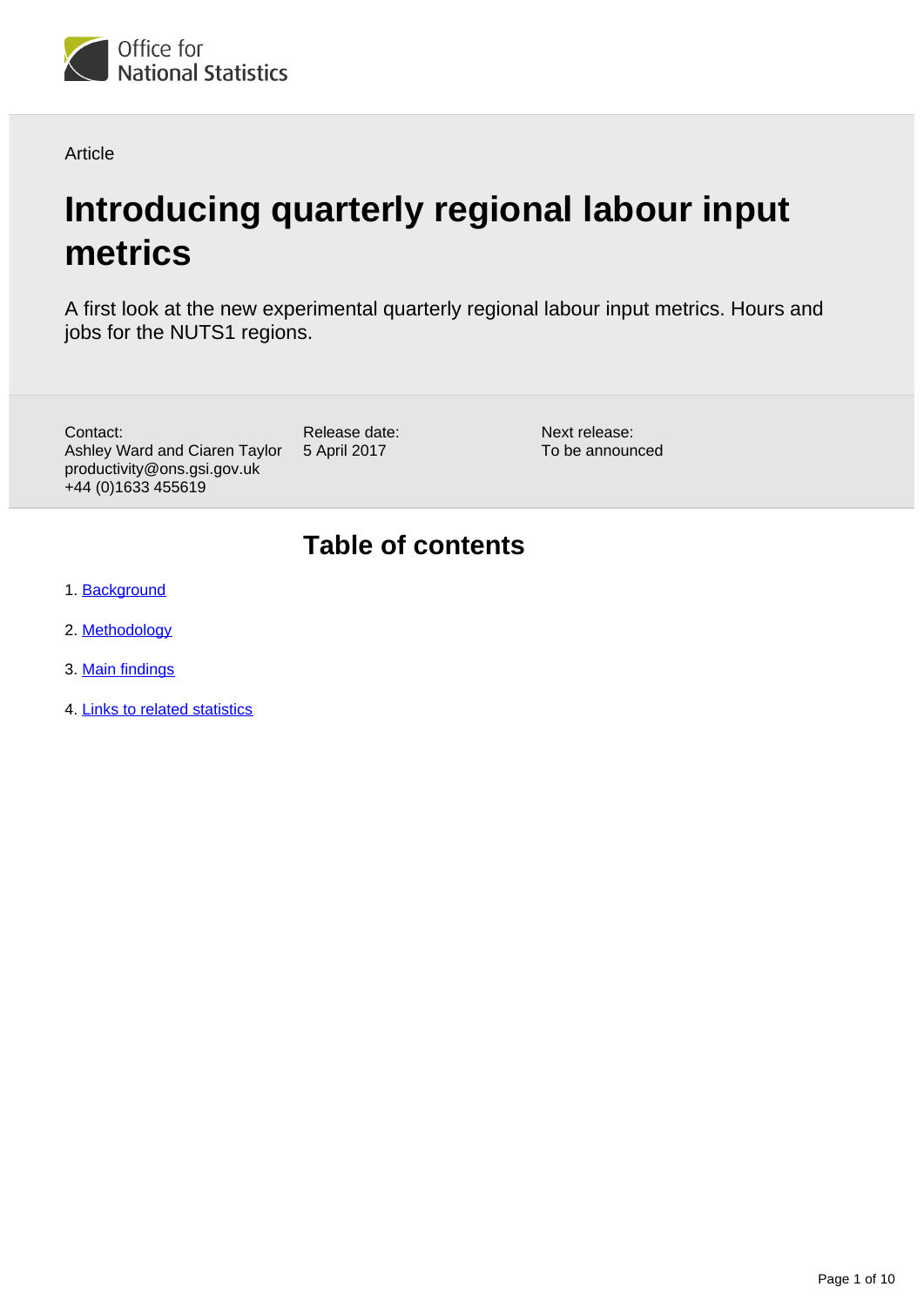## <span id="page-1-0"></span>**1 . Background**

Alongside estimates of quarterly labour productivity for the UK, the Office for National Statistics (ONS) produces annual estimates of labour productivity for the UK regions. These estimates – derived for the Nomenclature of Units for Territorial Statistics (NUTS1) regions – use annual estimates of gross value added (GVA) sourced from the [Regional Accounts](https://www.ons.gov.uk/economy/grossvalueaddedgva/bulletins/regionalgrossvalueaddedincomeapproach/december2016), and annual estimates of labour input to calculate productivity.

In light of renewed interest in regional policy and following feedback from stakeholders, we will now produce the more detailed regional labour metrics used in this productivity calculation on a timelier basis. The first of these experimental estimates – which will detail productivity jobs and hours at the NUTS1 level on a quarterly basis – are published alongside this article, and will be updated in line with the labour productivity release. This improvement in timeliness – from publication around a year after the period to which the data refer to around 90 days – should enable more timely analysis of labour input at the regional level, and is part of a broader workprogramme which we are carrying out in the area of [productivity.](https://www.ons.gov.uk/employmentandlabourmarket/peopleinwork/labourproductivity/articles/ukproductivityintroduction/julytosept2016) In the future, these data may support more detailed and timelier regional productivity metrics.

This note introduces these experimental data and provides some high-level analysis of regional labour input. The first section outlines the methodology that we use to estimate these series, which is very similar to that used for the UK labour metrics. The second section presents some of the main findings from these data. As with all of our productivity outputs, we welcome user views on the possible uses and usefulness of these data. These should be directed to our inbox: Productivity@ons.gsi.gov.uk.

## <span id="page-1-1"></span>**2 . Methodology**

The process for calculating quarterly regional labour inputs broadly replicates that for the corresponding UK figures, with one key difference. As with the UK-level labour productivity system, various data sources are used to estimate numbers of jobs for employees, self-employed, government-supported training workers and Her Majesty' s Forces (HMF):

- quarterly employee jobs are based on the same data sources as workforce jobs the Short-Term Employment Survey (STES)
- quarterly self-employed jobs are derived from the Labour Force Survey (LFS) first and second jobs
- quarterly government-supported training jobs are derived from data sent by the Department for Work and Pensions (DWP)
- quarterly HMF jobs are taken from the Ministry of Defence (MOD) for the period since 2007 prior to 2007, quarterly HMF jobs are derived from annual MOD data using a [modified Denton methodology;](https://www.imf.org/external/pubs/ft/qna/2000/Textbook/ch6.pdf) this process generates a consistent quarterly path through the annual observations

The difference between the headline UK and regional labour metrics lies in the approach to measuring employee jobs. Whereas our labour metrics for UK productivity use data from the Short-Term Employment Survey (STES) on a Reporting Unit (RU) basis, the regional labour metrics that we publish for productivity purposes – including those published alongside this release – use STES data on a Local Unit (LU) basis. More information on the [differences between these levels of the corporate hierarchy](https://www.ons.gov.uk/ons/guide-method/method-quality/specific/business-and-energy/business-population/further-information-about-idbr-sources.pdf) and more information on the Inter-Departmental [Business Register \(IDBR\)](https://www.ons.gov.uk/ons/rel/elmr/economic-and-labour-market-review/no--6--june-2009/methods-explained--business-structure-database.pdf) is available on our website.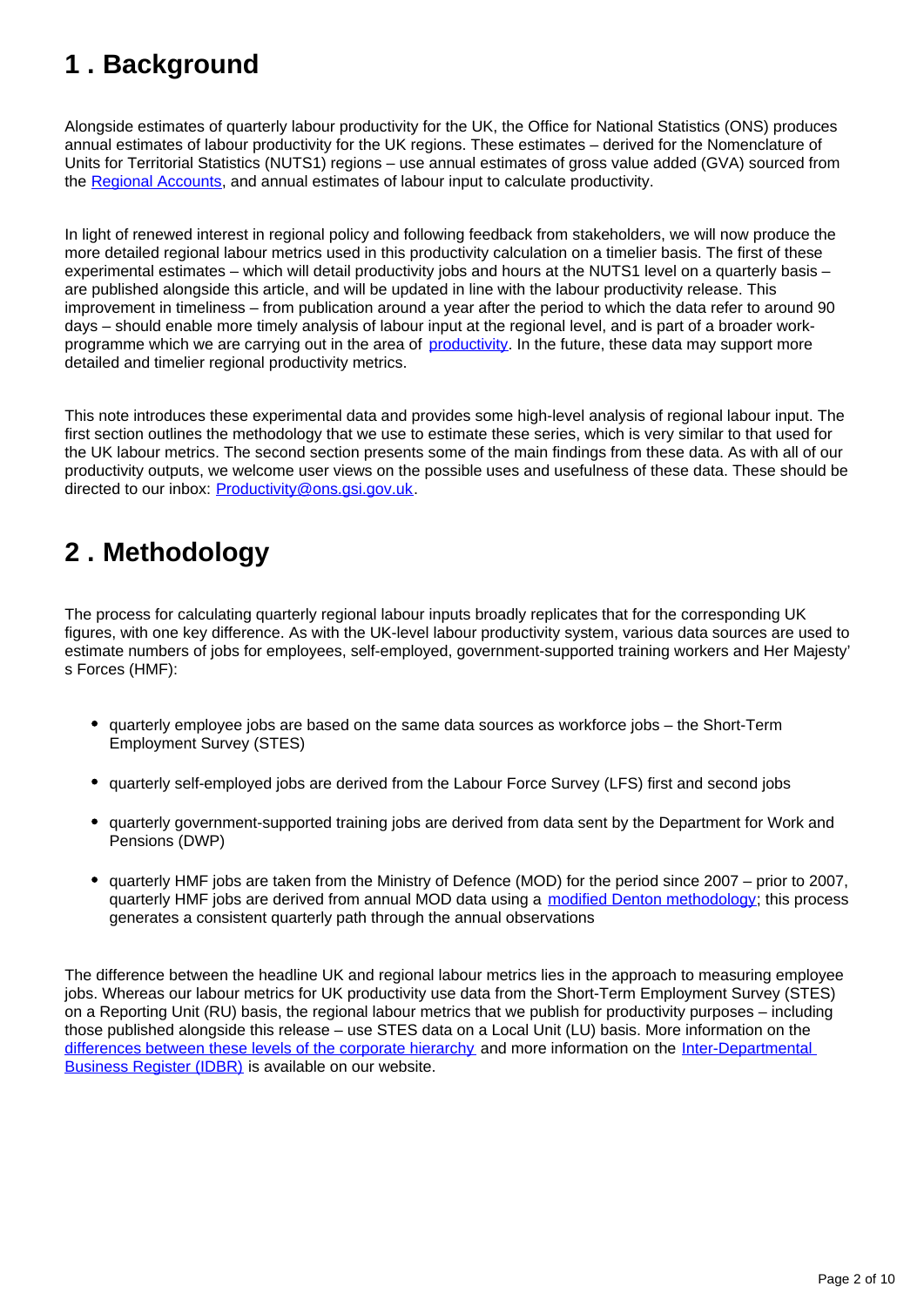Critically, the RU level of detail in this survey provides information about the classification of employees by industry at a level consistent with the measurement of UK output. This approach means that we can compare UK gross value added (GVA) by industry with UKemployment by industry on a consistent basis, which is important for the measurement of productivity. The LU level of detail used in these regional data, by contrast, provides information about the classification of employees by industry on a basis which is consistent with estimates of regional GVA. The differences in labour metrics by industry that arise from these two compilation methods consequently reflect the need to ensure consistency between the measures of employment and GVA at the national and regional levels.

To estimate quarterly total hours worked, estimates of regional average hours are required for each type of job. Regional average hours are calculated using quarterly average actual hours worked for employees, selfemployed and government-supported training workers derived from the LFS. In the absence of regional data, HMF average hours for each region are assumed to be equal to those for the UK as a whole. Average hours and jobs for each employment status (and for each respective region) are multiplied together to calculate total hours for each NUTS1 region.

The final steps ensure consistency between total jobs and hours by region and for those of the UK as a whole. Employee and self-employed jobs for each region are constrained to an estimate of total employee and selfemployed jobs for the UK (taken from UK productivity jobs calculations). Total hours worked for each region are calculated and constrained to the published LFS UK total. Both of these constraints are applied to the nonseasonally adjusted data.

Total jobs and hours for each region are subsequently seasonally adjusted, and the resulting hours for each region are constrained to the seasonally adjusted total hours estimate for the UK. This procedure of constraint and seasonal adjustment replicates the process undertaken in producing industry estimates for both UK productivity jobs and hours, respectively. It also ensures that the hours worked in each region aggregate to total UK hours as published from the LFS. Users with a particular interest in differences in the seasonality of labour input in different regions are invited to examine the non-seasonally adjusted regional series.

## <span id="page-2-0"></span>**3 . Main findings**

Applying this methodology yields trends in labour input – productivity jobs and hours – across the UK regions measured on a consistent basis with the UK totals used in the calculation of national labour productivity. Figure 1 shows levels of productivity jobs (Panel A) and hours (Panel B) for the NUTS1 regions over the past two decades. The two panels are strikingly similar: indicating that regions with relatively large (small) numbers of jobs tend to have relatively high (low) total hours. London has the largest number of total jobs and hours worked over this period – reflecting both its relatively large population and the strength of commuting patterns from surrounding regions. The South East has the second-largest quantity of labour input over this period averaging around 14% of jobs and hours, while Northern Ireland and the North East have relatively fewer jobs and hours averaging around 3% and 4% respectively.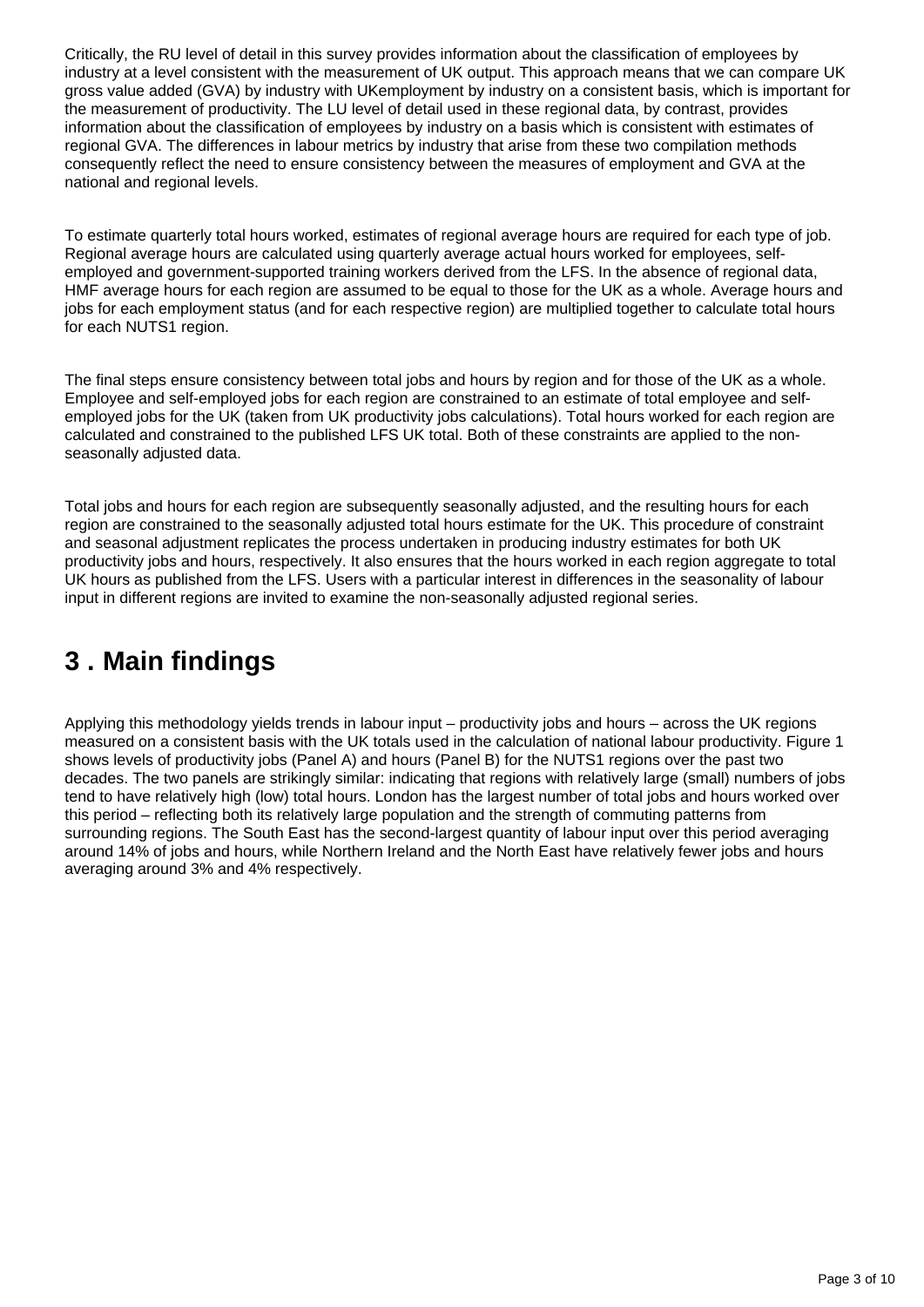### **Figure 1: Jobs (a) and hours (b)**

#### **NUTS1 regions**



These two metrics also suggest that labour input has risen across a majority of UK regions over this period, although to different extents. London and the South East exhibit the clearest upwards trends between 1998 and 2016, but the number of jobs also rose by 20.4% in the East of England, and by 19.4% in the South West. On this measure, labour input growth has been weakest in the North East, where the number of jobs has risen by just 6.5%. The upwards trend over the whole of this period is also apparent in a number of regions in terms of the total hours worked measure, as is the common moderation in hours and jobs during the economic downturn. This reflects both a contraction in the number of jobs in many regions, and a fall in the average hours of those remaining jobs during 2008 and 2009.

The calculation of total regional productivity jobs and hours also enables analysis of how average hours worked vary across the different regions of the UK. Figure 2 shows the result of dividing total hours (Figure 1, Panel B) by the number of productivity jobs (Figure 1, Panel A) on a four-quarter moving average basis. These measures of average hours – which smooth some of the volatility evident in the hours series shown in Panel B of Figure 1 – show that a majority of UK regions record an average of between 30 and 31 hours per job per week over the last year. Two regions have historically had considerably higher average hours per job – London and Northern Ireland – while average hours worked in the West Midlands have also had a distinctive path in recent years. Jobs in the South West and Yorkshire and the Humber have recorded some of the lowest average hours worked over much of this period. More analysis of these differences in average weekly hours by region is available in the productivity [bulletin](https://www.ons.gov.uk/employmentandlabourmarket/peopleinwork/labourproductivity/articles/ukproductivityintroduction/previousReleases) published alongside this article.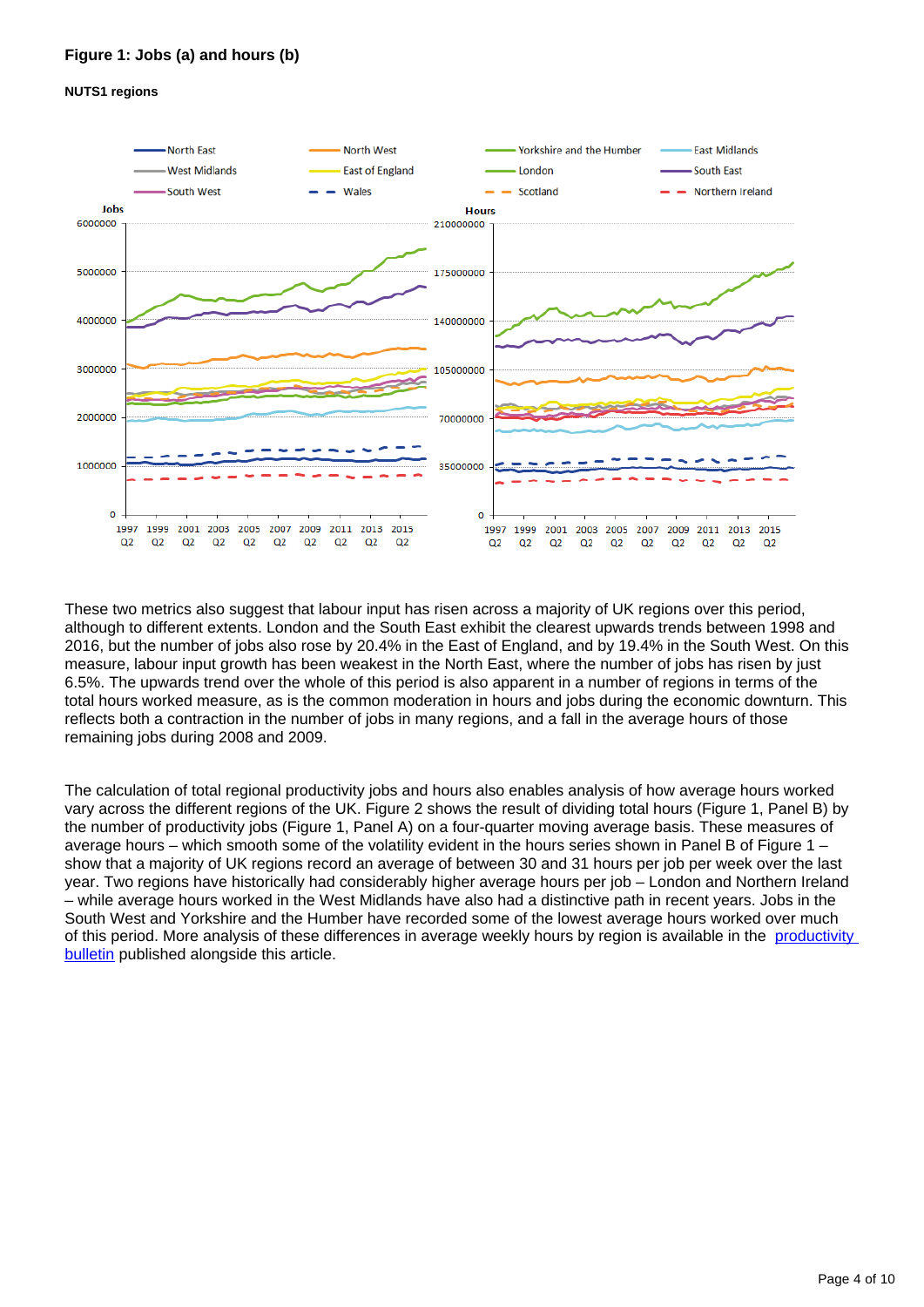#### **Figure 2: Average weekly hours**

#### **Four-quarter rolling average, NUTS 1 regions**



Despite the relative volatility of these average hours series, there are some common inter-regional trends evident over the last two decades. Average hours per job displayed a similar downward trend for the majority of the regions since between 1998 and early 2007 – immediately before the economic downturn. The extent of this fall varied between regions, from the North East with a 0.8% fall in average hours, to the East of England with a 4.3% fall between 1998 and 2007. London is the only exception, which has experienced average hours growth of 0.7% over the period. Following the downturn the majority of regions experienced a recovery in average hours, with East and West Midlands showing the strongest recoveries of 1.5% and 2.9% respectively between 2008 and 2016. Northern Ireland, Scotland and the North East are the exceptions having all experienced a further fall in average hours post-downturn, although this masks some variation over the period.

These new data also enable analysis of how different regions have contributed to changes in labour input at the UK level. Figure 3 shows how total UK hours worked has changed between the pre-downturn peak of output (in Quarter 1 (Jan to Mar) 2008) and more recent periods, as well as the contributions of different NUTS1 regions. It shows that all regions experienced a fall in the number of hours worked during the economic downturn – as all regions contributed to the fall of labour input between the start of 2008 and its trough in 2010. London, the South East and Scotland provided the largest negative cumulative contributions during this period – although this partly reflects the relative size of their labour markets. Although, it is interesting to note that both Scotland and the South East experienced above average falls in hours between Quarter 1 2008 and Quarter 1 2010; hence their large negative cumulative contributions are a result of both their larger labour markets and their above-average hours reductions.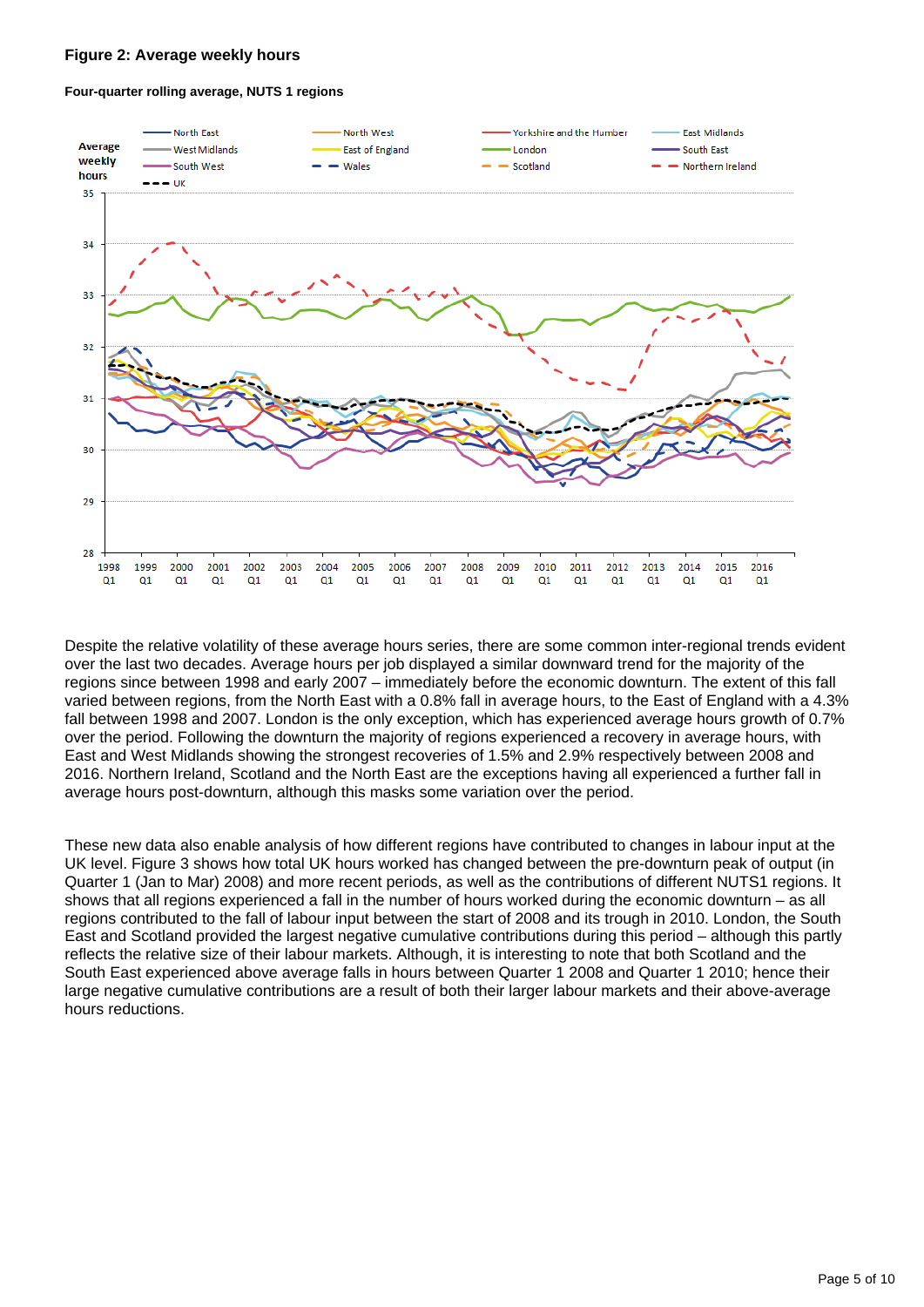#### **Figure 3: Contributions of each region to whole economy hours growth**





While the fall in labour input was fairly broadly based across the UK regions, these metrics suggest that the recovery has been relatively unbalanced. As shown in Figure 3, between the trough in hours at the start of 2010 and the return to the pre-downturn peak in early 2013, much of the growth in hours was a result of growth in London, which added 1.7 of the 4.5 percentage points growth between these two periods. Total hours in the South East also reattained their pre-downturn level during this period. However, for a majority of UK regions, labour input remained below its Quarter 1 2008 level.

Although this initial recovery in labour input may have been concentrated in London and the South East, Figure 3 also indicates that the growth in labour input since the start of 2013 has involved a majority of regions. The pace of total hours growth over this period has been striking: in the decade prior to the downturn, total hours grew at a compound average annual rate of 0.7%. Since Quarter 1 2013, by contrast, total hours have grown at a much more rapid rate – close to 2.0% per year on the same basis. As shown in Figure 3, much of this growth remains a consequence of the strong labour markets in London and the South East, although only Scotland and Northern Ireland have total hours below their pre-downturn levels in the most recent periods.

### **Comparisons with other data sources**

These data are one source of jobs by region, and we produce other sources to which it can be compared. We also produce this labour metric through three other major sources: workforce jobs (WFJ), Business Register and Employment Survey (BRES) and Labour Force Survey (LFS). These data sources compare as shown in Table 1.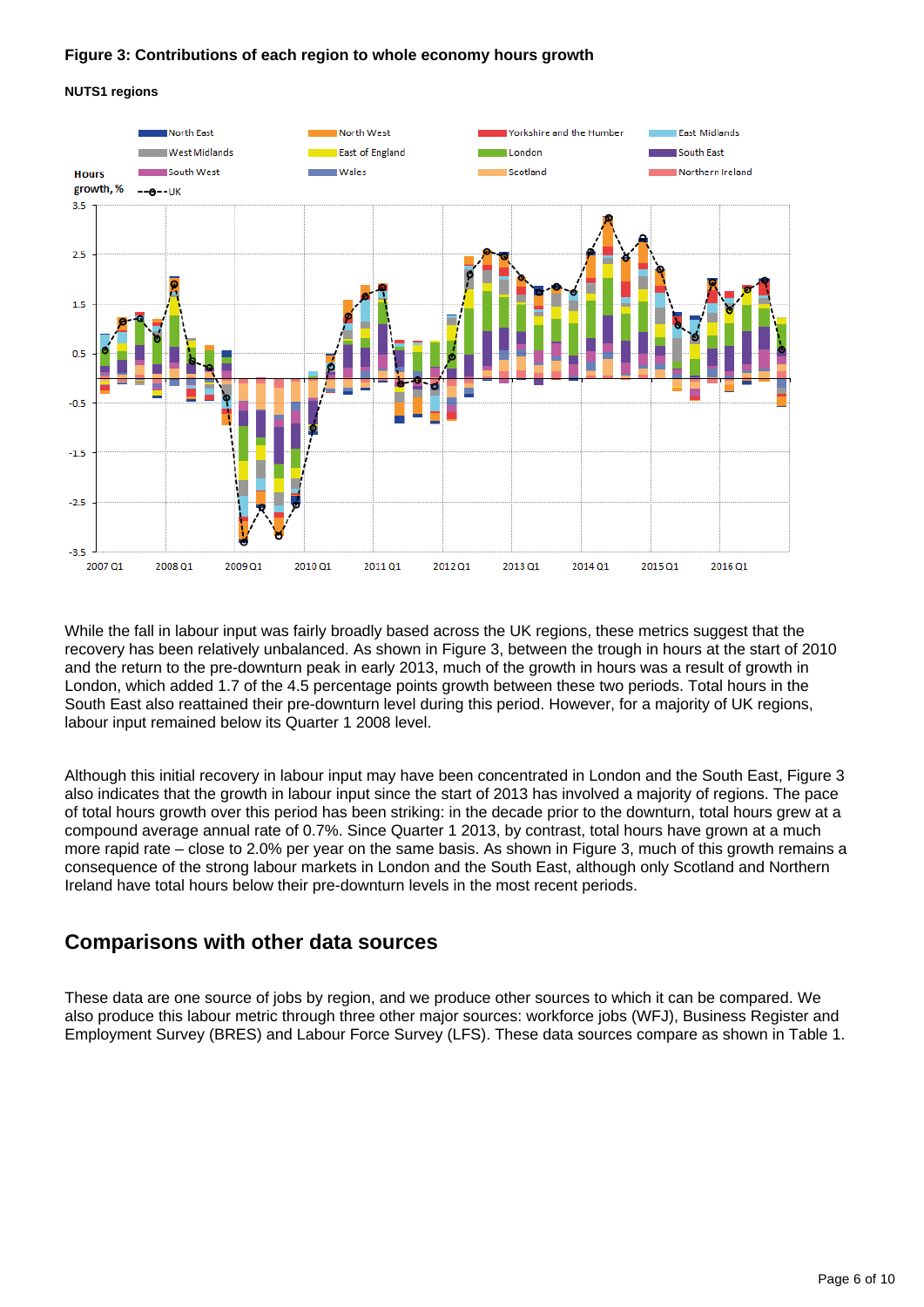|             | Data source Employment statuses contained                                                                     | <b>Seasonally adjusted (SA)</b><br>/ non-seasonally<br>adjusted (NSA) | Workplace<br>/residency basis                     |
|-------------|---------------------------------------------------------------------------------------------------------------|-----------------------------------------------------------------------|---------------------------------------------------|
| <b>WFJ</b>  | Employee, self-employed, Her Majesty's<br>Forces and government-supported trainees                            | SA                                                                    | Workplace                                         |
| <b>BRES</b> | Employees plus the number of working owners<br>(who are registered for VAT or PAYE schemes)                   | (Annual)                                                              | Workplace                                         |
| <b>LFS</b>  | Employee, self-employed, Her Majesty's<br>Forces, unpaid family workers, and<br>government-supported trainees | SA                                                                    | Residency<br>(workplace<br>available on<br>NOMIS) |
| jobs        | <b>Productivity</b> Employee, self-employed, Her Majesty's<br>Forces and government-supported trainees        | SA                                                                    | Workplace                                         |

#### **Source: Office for National Statistics**

There are three important differences between the sources outlined. First, BRES is a measure of only employees and working owners, as such there is a substantial level difference between BRES and the other three series for each period and region. Second, all of the sources with the exception of the LFS are on a workplace basis; this means that in regions with high flows of workers across regional borders there is potential for the LFS to exhibit trends that depart to some extent from the other three sources. Finally, WFJ and BRES allow for third and fourth employee jobs, whereas the LFS allows only for first and second jobs. Productivity jobs allows for third and fourth jobs at the regional level but not the UK level – as it benchmarks to what we regard as the best measure of total jobs from the LFS, but utilises the superior data on the split of employee jobs across regions from WFJ. This final difference is reflected in each region with WFJ broadly at a higher level than the other sources.

Though the methodologies for each of these sources differ, the broad trends for each region across time are similar. Taking the South East as an example (Figure 4), each source shows growth in jobs over the period as a whole with a fall following the economic downturn and a recovery shortly after. The aforementioned differences between the series can be easily identified in Figure 4, with BRES at a lower level than the rest, WFJ the highest series in each period, and the LFS deviating somewhat from the other sources more recently. In the South East particularly, the post-downturn trend in LFS jobs has deviated substantially from that in WFJ and productivity jobs, potentially reflecting the difference between residency-based jobs (LFS) and workplace based jobs (WFJ). On both the WFJ and productivity jobs measure jobs growth between the post-downturn low in Quarter 2 (Apr to June) 2009 and Quarter 2 2016 was around 12%, while the LFS measure shows only 5.6% jobs growth over the period.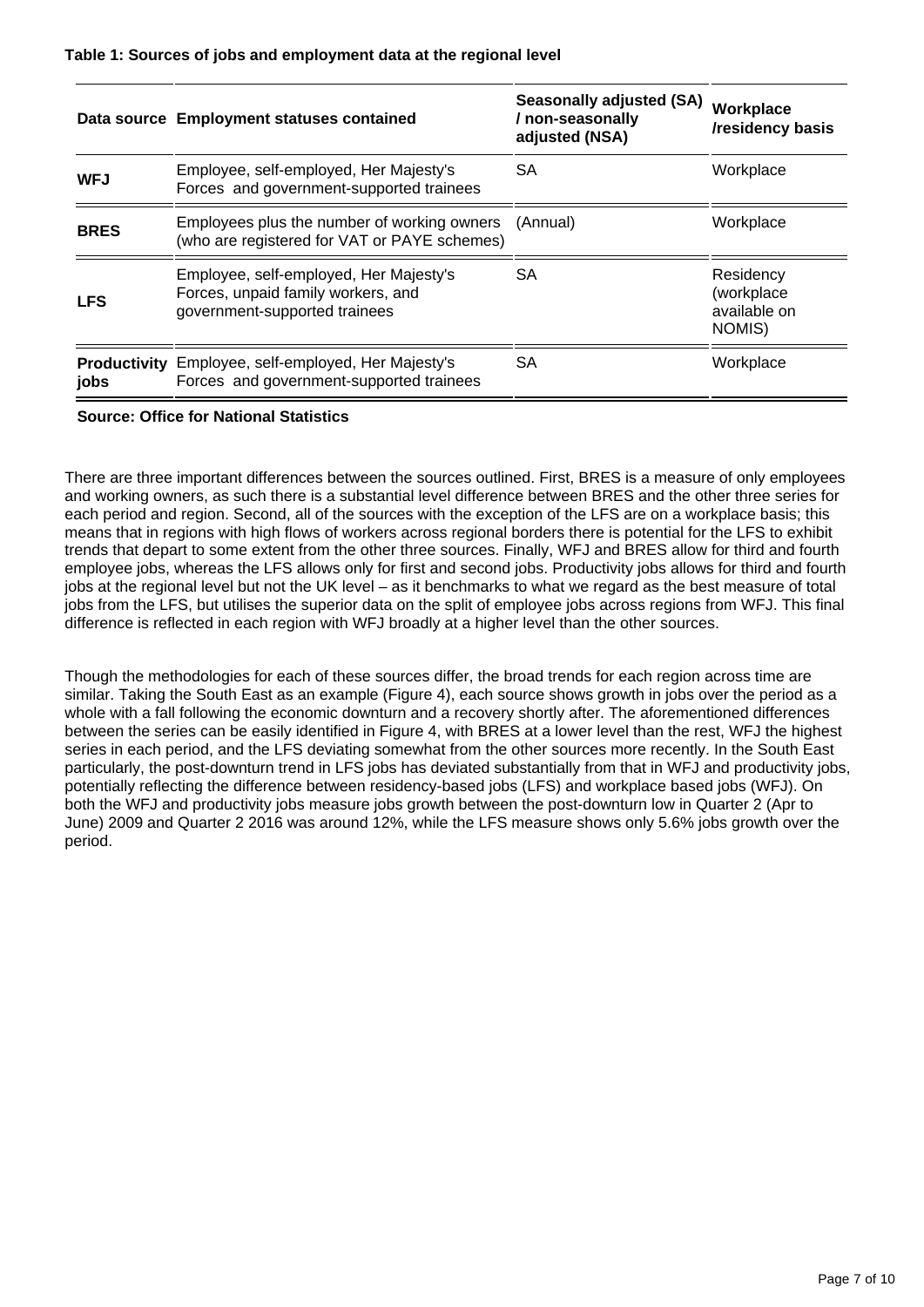#### **Figure 4: Comparing productivity jobs to alternative data sources**





**Source: Office for National Statistics**

### **Uses for these data and next steps**

The development of quarterly labour input metrics for the UK NUTS1 regions should enable users to do timelier and more detailed analysis than previously, using a set of metrics compiled in a consistent manner with those used for UK labour productivity. In particular, these data support more detailed investigation of trends in labour input at a regional level, using information about the jobs and hours worked in each UK NUTS1 region. As these are the data which underpin the UK's regional labour productivity metrics at the NUTS1 level, they offer users a chance to better understand these data. In the future – as we make advances in the measurement of gross value added (GVA) at the regional level – we anticipate that these data will enable more timely estimates of regional labour productivity. The **[Economic Statistics and Analysis Strategy](https://www.ons.gov.uk/aboutus/whatwedo/statistics/consultationsandsurveys/allconsultationsandsurveys/economicstatisticsandanalysisstrategy)** plans for the publication of quarterly GDP figures for English regions by 2018. This would enable the publication of corresponding productivity figures from a similar date, subject to user feedback.

The publication of these experimental series – which, subject to user feedback, will be on a quarterly basis – forms part of a wider work-programme which we have been pursuing in the area of productivity. It is our intention to develop these statistics further in coming quarters, with the aim of publishing a set of annual, regional labour input metrics by broad industry category. These experimental statistics should enable further and more granular analysis of **productivity** by region and industry.

### <span id="page-7-0"></span>**4 . Links to related statistics**

5 April 2017: [UK productivity introduction: Oct to Dec 2016](https://www.ons.gov.uk/employmentandlabourmarket/peopleinwork/labourproductivity/articles/ukproductivityintroduction/previousReleases) draws together the headlines of the productivity releases into a single release, providing additional analysis of our productivity statistics.

5 April 2017: [Labour productivity: Oct to Dec 2016](https://www.ons.gov.uk/employmentandlabourmarket/peopleinwork/labourproductivity/bulletins/labourproductivity/octtodec2016) contains the latest estimates of labour productivity for the whole economy and a range of industries, together with estimates of unit labour costs.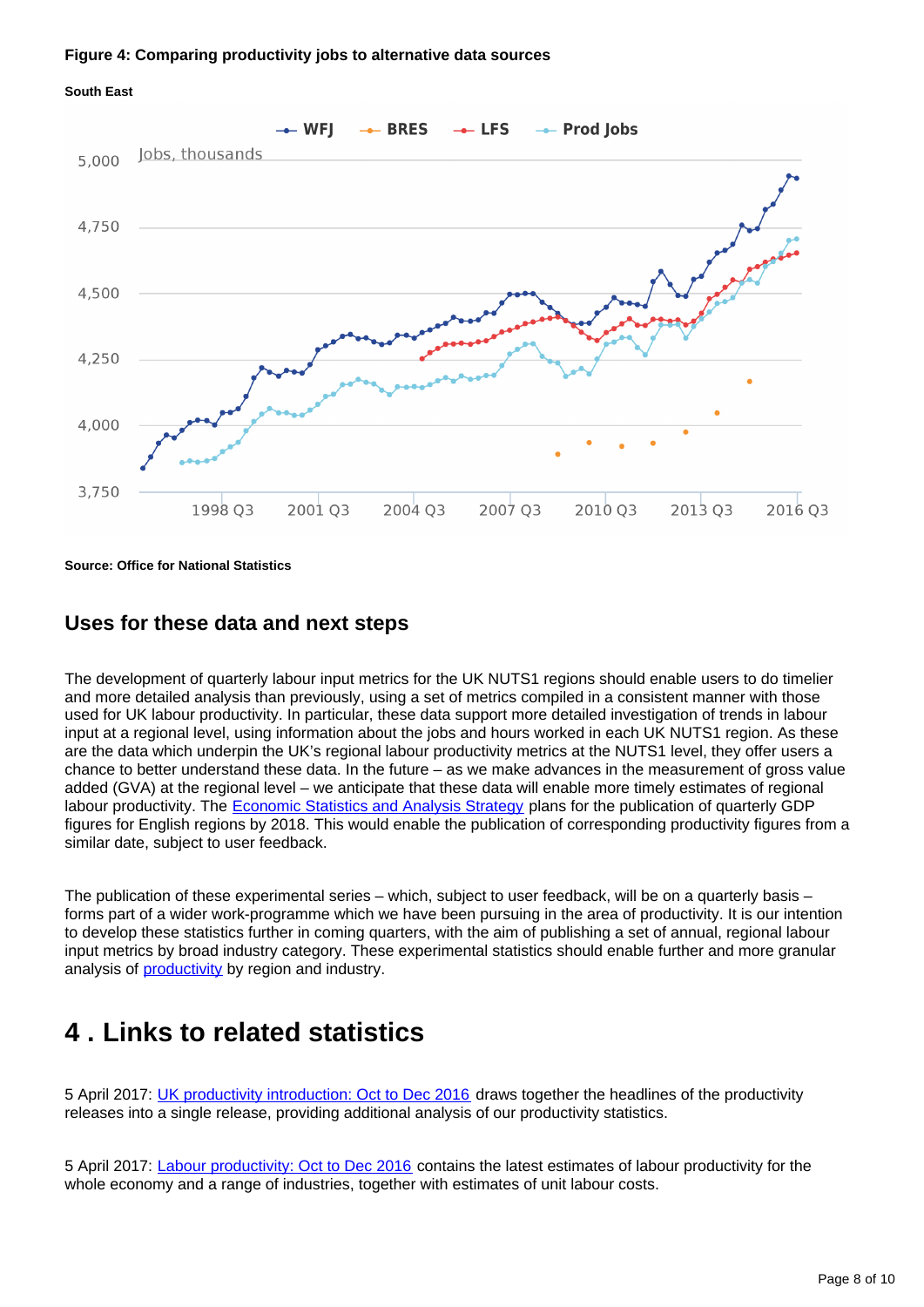5 April 2017: [International comparisons of UK productivity \(ICP\), final estimates: 2015](https://www.ons.gov.co.uk/economy/economicoutputandproductivity/productivitymeasures/bulletins/internationalcomparisonsofproductivityfinalestimates/2015) presents an international comparison of labour productivity across the G7 nations, in terms of growth in GDP per hour and GDP per worker.

5 April 2017: [Multi-factor productivity estimates: Experimental estimates to 2015](https://www.ons.gov.uk/economy/economicoutputandproductivity/productivitymeasures/articles/multifactorproductivityestimates/experimentalestimatesto2015) decomposes output growth into the contributions that can be accounted for by labour and capital inputs. The contribution of labour is further decomposed into quantity (hours worked) and quality dimensions.

5 April 2017: [Labour productivity measures from the Annual Business Survey, 2006 to 2015](https://www.ons.gov.uk/economy/economicoutputandproductivity/productivitymeasures/articles/labourproductivitymeasuresfromtheannualbusinesssurvey/2006to2015) presents an analysis of detailed productivity trends and distributions among businesses in the UK from 2006 to 2015, using firm-level data from the Annual Business Survey (ABS).

5 April 2017: [Quarterly public service productivity \(experimental statistics\): Oct to Dec 2016](https://www.ons.gov.co.uk/employmentandlabourmarket/peopleinwork/labourproductivity/articles/quarterlypublicserviceproductivityexperimentalstatistics/octtodec2016) presents experimental estimates for quarterly UK total public service productivity, inputs and output to provide a short-term, timely indicator of the future path of the annual productivity estimates.

5 April 2017: [Introducing quarterly regional labour input metrics](https://www.ons.gov.uk/employmentandlabourmarket/peopleinwork/labourproductivity/articles/introducingquarterlyregionallabourinputmetrics/2017-04-11) provides first look at the new experimental quarterly regional labour input metrics. Hours and jobs for the NUTS1 regions.

5 April 2017: [Exploring labour productivity in rural and urban areas in Great Britain](https://www.ons.gov.uk/employmentandlabourmarket/peopleinwork/labourproductivity/articles/exploringlabourproductivityinruralandurbanareasingreatbritain/2014) investigates differences in rural and urban labour productivity in Great Britain using firm-level microdata analysis of the business economy.

5 April 2017: [An initial assessment of regional management practices](https://www.ons.gov.uk/economy/economicoutputandproductivity/productivitymeasures/articles/managementpracticesandproductivityaregionalperspective/2015) presents analysis of a small sample of single-site British manufacturing businesses from the Management Practice Survey pilot, and finds no evidence of regional variation in management practices.

6 January 2017: [Regional and sub-regional productivity in the UK: Jan 2017](https://www.ons.gov.uk/employmentandlabourmarket/peopleinwork/labourproductivity/articles/regionalandsubregionalproductivityintheuk/jan2017) provides statistics for several measures of labour productivity. Statistics are provided for the NUTS1, NUTS2 and NUTS3 subregions of the UK, and for selected UK city regions.

6 January 2017: [Regional firm-level productivity analysis for the non-financial business economy: Jan 2017](https://www.ons.gov.uk/employmentandlabourmarket/peopleinwork/labourproductivity/articles/regionalfirmlevelproductivityanalysisforthenonfinancialbusinesseconomy/jan2017) provides experimental analysis on the sources of regional differences in labour productivity in the non-financial business economy in Great Britain.

6 January 2017: [Volume index of UK capital services \(experimental\): estimates to 2015](https://www.ons.gov.uk/economy/economicoutputandproductivity/output/articles/volumeindexofukcapitalservicesexperimental/estimatesto2015) provide estimates of the contribution of the capital stock to production in the economy, split by asset and industry.

6 January 2017: [Management practices and productivity for manufacturing businesses in Great Britain:](https://www.ons.gov.uk/employmentandlabourmarket/peopleinwork/labourproductivity/articles/experimentaldataonthemanagementpracticesofmanufacturingbusinessesingreatbritain/experimentalestimatesfor2015)  [experimental estimates for 2015](https://www.ons.gov.uk/employmentandlabourmarket/peopleinwork/labourproductivity/articles/experimentaldataonthemanagementpracticesofmanufacturingbusinessesingreatbritain/experimentalestimatesfor2015) is a secondary paper analysing the relationship between management practices and productivity, following the release of initial results in October.

6 January 2017: [Public service productivity estimates: total public service, UK: 2014](https://www.ons.gov.uk/economy/economicoutputandproductivity/publicservicesproductivity/articles/publicservicesproductivityestimatestotalpublicservices/2014) presents updated measures of output, inputs and productivity for public services in the UK between 1997 and 2013, in addition to new estimates for 2014. Includes service area breakdown, as well as impact of quality adjustment and latest revisions.

6 January 2017: [Public service productivity estimates: healthcare, 2014](https://www.ons.gov.uk/economy/economicoutputandproductivity/publicservicesproductivity/articles/publicservicesproductivityestimateshealthcare/healthcare2014) presents updated estimates of output, inputs and productivity for public service healthcare in the UK between 1995 and 2013, and new estimates for 2014.

6 October 2016: [Quality adjusted labour input: UK estimates to 2015](https://www.ons.gov.uk/economy/economicoutputandproductivity/productivitymeasures/articles/qualityadjustedlabourinput/estimatesto2015) includes estimates of changes in the number of hours supplied in the UK economy adjusted for changes in the quality of the labour supply.